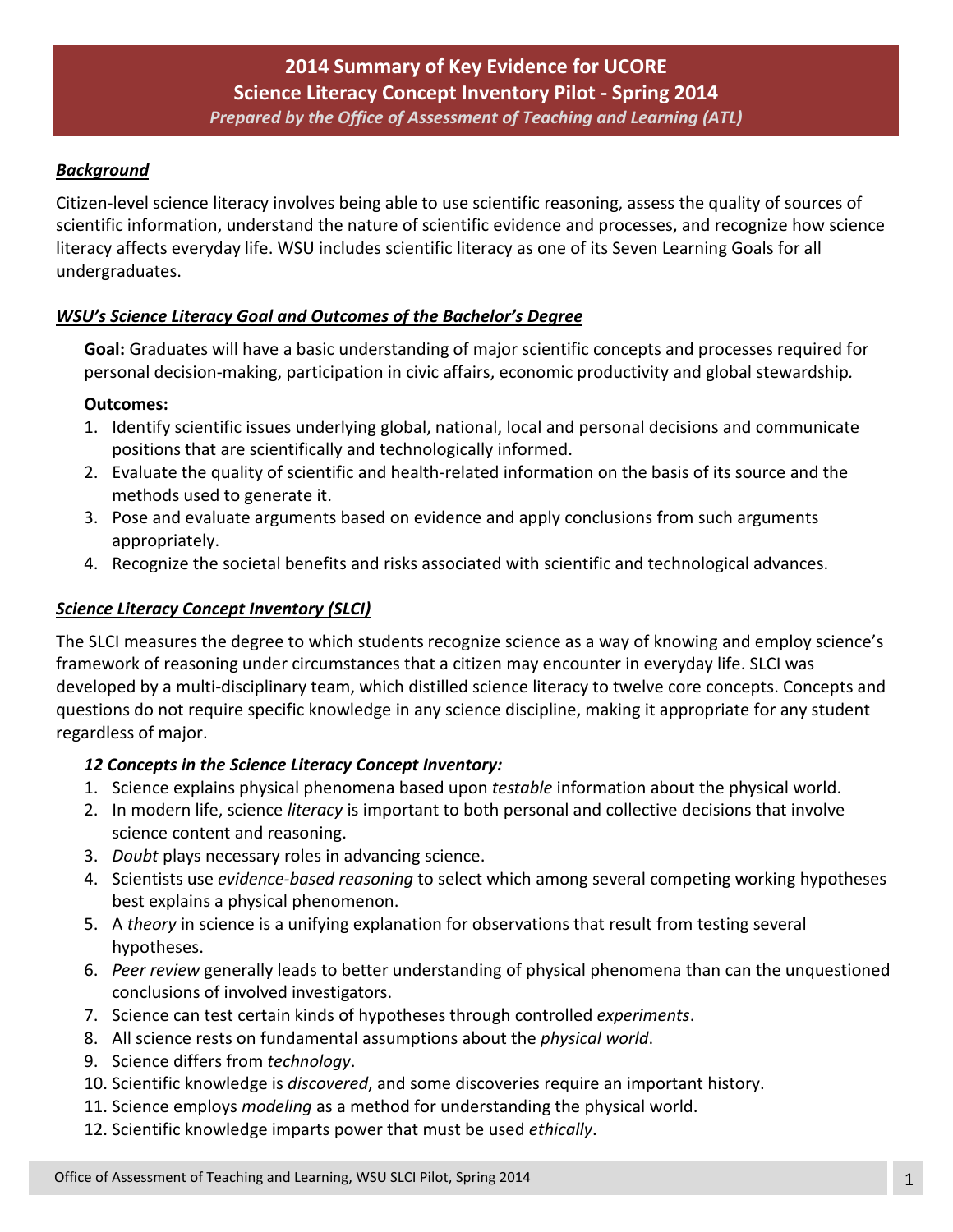# *Spring 2014 Results*

**Context:** A total of 14 instructors in 15 science courses participated in a pilot to measure science literacy using the SLCI. The results represented in this section are the highest overall score of all unique individual students (1470 students) who submitted the SLCI in the Spring 2014 semester. The results reported are not longitudinal, but represent a cross-section of students.

**Science Literacy Concept Scores:** Seniors scored higher than freshmen on all twelve science literacy concepts (Table 1). This difference was true of both science majors and non-majors.

| SLCI Average Score by Concept, Class Rank, and Major                                                                                                   |                                                |                                            |                                                     |                                                 |                                                 |  |  |
|--------------------------------------------------------------------------------------------------------------------------------------------------------|------------------------------------------------|--------------------------------------------|-----------------------------------------------------|-------------------------------------------------|-------------------------------------------------|--|--|
| Spring 2014, All Unique Participants (N=1470)                                                                                                          |                                                |                                            |                                                     |                                                 |                                                 |  |  |
|                                                                                                                                                        | <b>Percent Correct Responses on SLCI</b>       |                                            |                                                     |                                                 |                                                 |  |  |
| <b>Science Literacy Concept</b>                                                                                                                        | Freshman<br><b>Non-Science</b><br><b>Major</b> | Freshman<br><b>Science</b><br><b>Major</b> | <b>Senior</b><br><b>Non-Science</b><br><b>Major</b> | <b>Senior</b><br><b>Science</b><br><b>Major</b> | <b>Overall:</b><br>All Majors/<br><b>Levels</b> |  |  |
| 1. Science explains physical phenomena<br>based upon testable information about<br>the physical world.                                                 | 64%                                            | 70%                                        | 83%                                                 | 84%                                             | 71%                                             |  |  |
| 2. In modern life, science literacy is<br>important to both personal and collective<br>decisions that involve science content<br>and reasoning.        | 60%                                            | 66%                                        | 69%                                                 | 76%                                             | 67%                                             |  |  |
| 3. Doubt plays necessary roles in<br>advancing science.                                                                                                | 68%                                            | 74%                                        | 86%                                                 | 82%                                             | 75%                                             |  |  |
| 4. Scientists use evidence-based<br>reasoning to select which among several<br>competing working hypotheses best<br>explains a physical phenomenon.    | 63%                                            | 73%                                        | 80%                                                 | 82%                                             | 71%                                             |  |  |
| 5. A theory in science is a unifying<br>explanation for observations that result<br>from testing several hypotheses.                                   | 80%                                            | 82%                                        | 93%                                                 | 91%                                             | 84%                                             |  |  |
| 6. Peer review generally leads to better<br>understanding of physical phenomena<br>than can the unquestioned conclusions of<br>involved investigators. | 57%                                            | 62%                                        | 77%                                                 | 75%                                             | 63%                                             |  |  |
| 7. Science can test certain kinds of<br>hypotheses through controlled<br>experiments.                                                                  | 61%                                            | 63%                                        | 74%                                                 | 77%                                             | 65%                                             |  |  |
| 8. All science rests on fundamental<br>assumptions about the physical world.                                                                           | 66%                                            | 64%                                        | 78%                                                 | 74%                                             | 67%                                             |  |  |
| 9. Science differs from technology.                                                                                                                    | 28%                                            | 40%                                        | 38%                                                 | 45%                                             | 36%                                             |  |  |
| 10. Scientific knowledge is discovered,<br>and some discoveries require an<br>important history.                                                       | 64%                                            | 69%                                        | 77%                                                 | 81%                                             | 70%                                             |  |  |
| 11. Science employs modeling as a<br>method for understanding the physical<br>world.                                                                   | 59%                                            | 69%                                        | 74%                                                 | 83%                                             | 68%                                             |  |  |
| 12. Scientific knowledge imparts power<br>that must be used ethically.                                                                                 | 63%                                            | 68%                                        | 80%                                                 | 80%                                             | 69%                                             |  |  |
| <b>Average Score</b>                                                                                                                                   | 61%                                            | 67%                                        | 76%                                                 | 77%                                             | 67%                                             |  |  |

Table 1